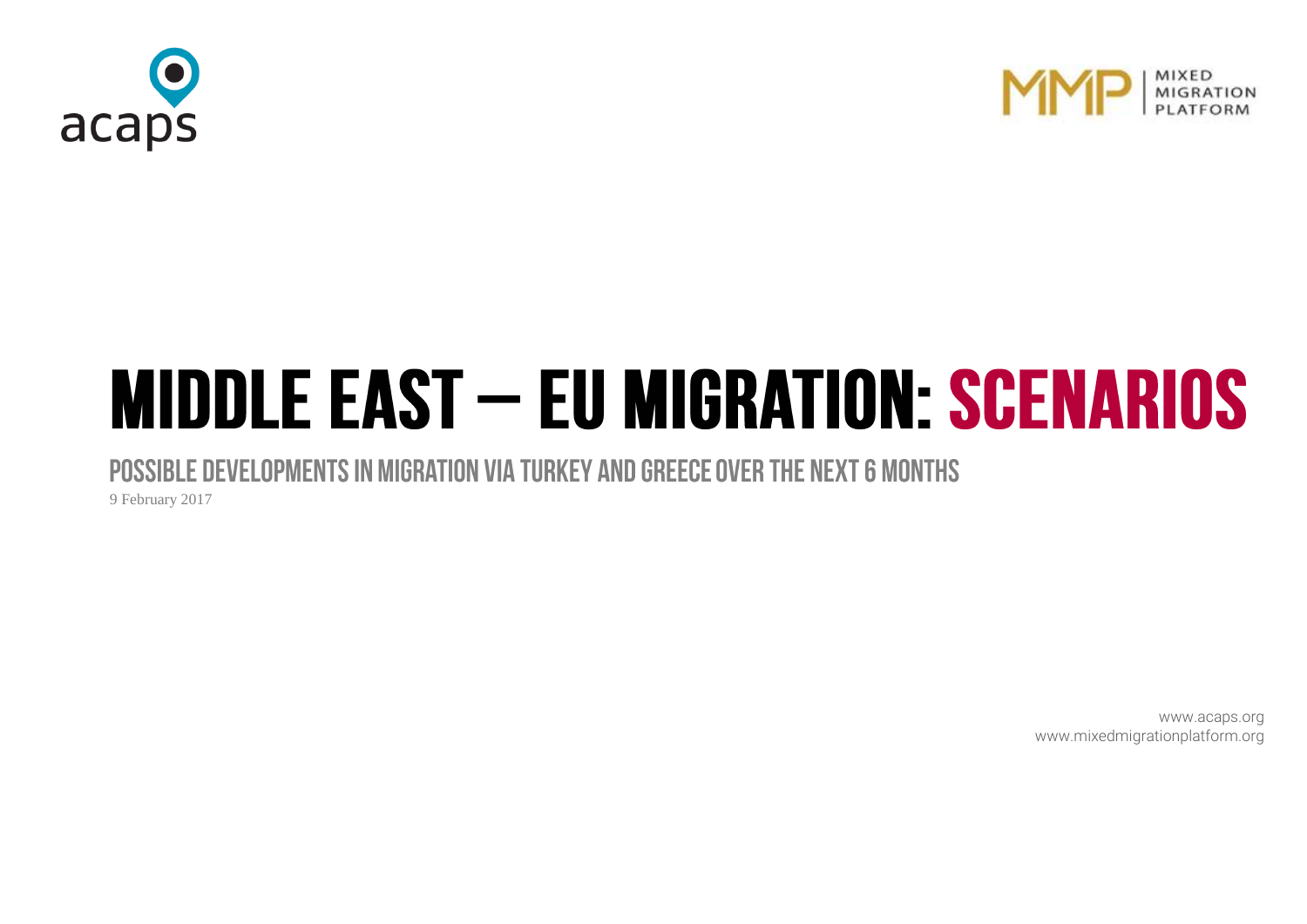# **SUMMARY**

## Scenario 1: Continued restricted migration



Internal displacement in Syria continues while border restrictions severely limit the number of people able to reach neighbouring countries. The number of refugees and other migrants entering Turkey from Afghanistan, Iraq, and elsewhere remains steady. Relatively low numbers of asylum-seekers continue to enter Greece by land or sea while fewer leave Greece due to the slow processing of asylum applications. The overall asylum-seeker population in Greece slowly rises, despite the irregular onward movement of people assisted by smugglers continuing, primarily via the western Balkan route.

Conditions on the islands deteriorate and conflict with the host community increases. Increasing numbers of people attempt to leave by irregular means, which become progressively more dangerous. Protection needs grow.



The overall number of asylum-seekers in Greece reduces significantly due to a combination of three main factors: 1) EU member states honour their commitment to relocate the 66,400 asylum-seekers from Greece who arrived before March 2016; 2) Greece grants asylum to, and integrates, many others; and 3) the EU increases the speed of resettlement from Turkey, which results in fewer people resorting to irregular methods of travel to Europe, reducing the rate of new arrivals to Greece.

The scale of need in Greece falls substantially although those not relocated or resettled, primarily non-Syrians, become more vulnerable as support decreases. People relocated to countries with inadequate support services struggle to integrate and have physical and psychological support needs.

## Scenario 3: Number of asylum-seekers in Greece increases



Up to 150,000 migrants and asylum-seekers transit to Greece by both land and sea as Turkey relaxes movement controls to either force movement on elements of the EU-Turley deal or to gain domestic political support. Greece's northern neighbours increase border security. State authorities and NGOs are overwhelmed and asylumseekers face serious health and security risks, especially on overcrowded islands.

## Scenario 4: Increased returns to Syria



 $\overline{a}$ Increasing areas of Syria experience relative peace and stability and the expansion of reconstruction activities in areas of relative stability feed a growing hope that the end to the Syrian conflict is in sight. Large-scale voluntary, incentivised, and forced returns see more than 100,000 people move to areas perceived as relatively safe, although largely destroyed, where public services are absent or minimal. The additional health and protection risks significantly increases the vulnerability of returnees.



Turkey opens its borders to receive a sudden arrival of 50,000–150,000 people displaced by a major conflict event in the region. After initial reception and screening in temporary facilities at the border, the majority of arrivals are relocated to existing camps throughout Turkey, increasing pressure on some services. Those remaining in the host community lack access to basic services, especially schooling and healthcare.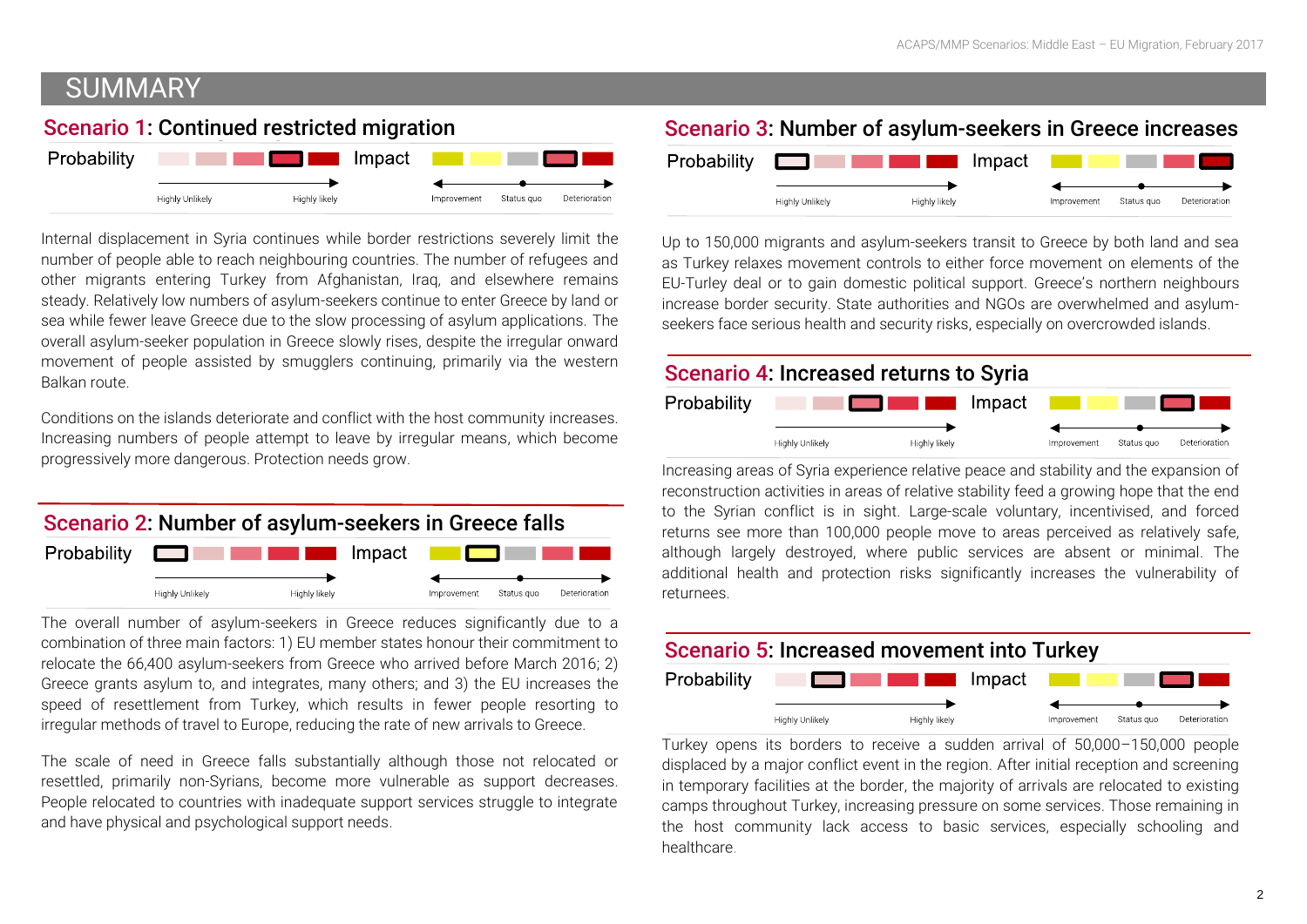## CURRENT DISPLACEMENT SITUATION IN EUROPE AND THE MIDDLE EAST

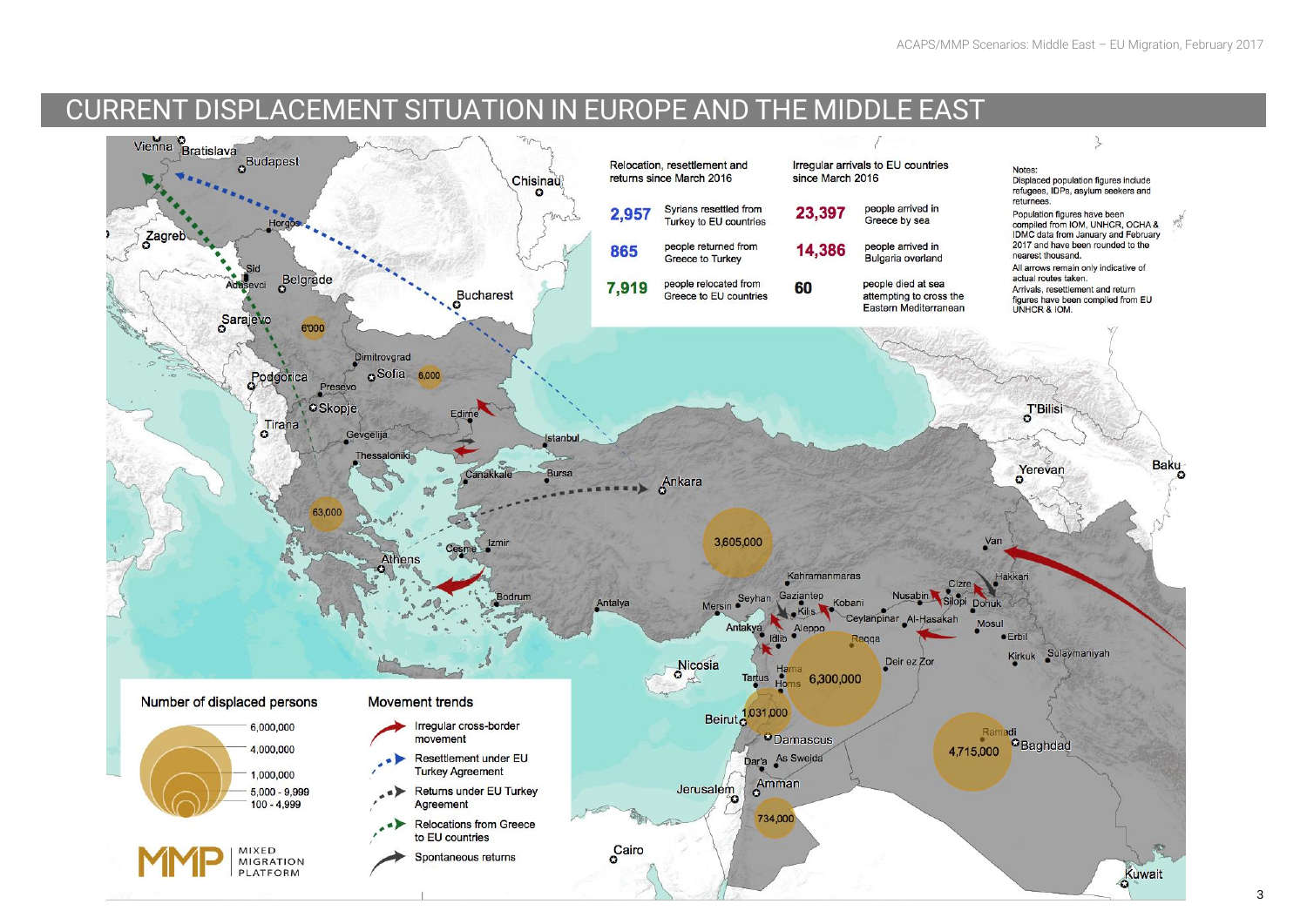# INTRODUCTION

## PROBLEM STATEMENT

Although large-scale displacement within Iraq and Syria continued in 2016, movement through and from the Middle East of people displaced by conflict fell significantly compared to 2015. This was due primarily to political determination to prevent crossborder movement, rather than any changes in the root causes of displacement.

The drivers and patterns of movement through the Middle East are too numerous to capture here; this report focuses on the movement of refugees and other migrants through Greece and Turkey. These scenarios consider how future policy decisions, primarily by the EU and Turkey, combined with other relevant variables, could affect movement in the region, specifically through Greece and Turkey, over the coming six months, and the potential humanitarian consequences.

As is clear from the range of scenarios that could occur, each involving varying degrees and directions of movement, there is an urgent need to address the negative reasons for displacement rather than continue to restrict movement, a policy that is unable to afford protection the most desperate.

## SCENARIOS FOR FEBRUARY–JULY 2017

These scenarios are not attempts to predict the future. Rather they are a description of situations that *could* occur in the coming six months, and are designed to highlight possible impacts and humanitarian consequences. The aim is to support strategic planning, create awareness, and promote preparedness activities for those responding to this crisis. See the Methodology section for more information on how these scenarios were developed.

## HOW TO USE THIS DOCUMENT

Five scenarios are summarised on page 2. Pages 6 to 10 provide more detail on the scenarios, including potential humanitarian consequences. Page 11 lists four factors that could compound the humanitarian consequences of any of the scenarios: terrorist attacks; the Turkish and Greek economic situation; cuts to humanitarian funding; and a natural disaster in Turkey. Annex A on pages 13 to 15 list trigger events that, should they occur, could lead towards the situations described in the scenarios

**Terminology:** throughout the report the term 'refugees and other migrants' is used to include all persons in mixed migration flows (this may include asylum seekers, trafficked persons, refugees, migrants, and other people on the move). Any reference to specific groups is consistent with the original source.

# CURRENT SITUATION

Migration from the Middle East to Europe has undergone a major shift recent years. Over one million refugees and other migrants arrived in Europe by sea in 2015 – the majority from Syria, Iraq, and Afghanistan, crossing from Turkey to the Greek islands. In addition, overland migration from Turkey's northwestern borders to Bulgaria and Greece, and onwards to northern Europe also increased significantly [\(MEDMIG 12/2016\)](http://www.medmig.info/wp-content/uploads/2016/12/research-brief-destination-europe.pdf).

Following the dramatic increase in the numbers of refugees and other migrants in 2015, European states progressively tightened their borders and instituted policies aimed at reducing cross-border migration. In addition to the construction of border fences by Turkey and individual EU states, the EU and Turkey reached an agreement in March 2016 to slow migration from Turkey under which [\(EU 18/01/2016\)](http://www.consilium.europa.eu/en/press/press-releases/2016/03/18-eu-turkey-statement/):

- a) asylum seekers arriving via Turkey whose claims are rejected in Greece would be returned to Turkey (865 migrants have been returned as of late January 2017), and
- b) for every Syrian returned to Turkey, another Syrian would be resettled in the EU (2,957 Syrians have been resettled as of late January 2017) [\(EU 26/01/2017\)](https://ec.europa.eu/home-affairs/sites/homeaffairs/files/what-we-do/policies/european-agenda-migration/press-material/docs/state_of_play_-_eu-turkey_en.pdf)
- c) once irregular crossings between Turkey and the EU end or have been substantially reduced, a Voluntary Humanitarian Admission Scheme would be activated (negotiations are ongoing) [\(EU 26/09/2016\)](http://europa.eu/rapid/press-release_MEMO-16-3204_en.htm)
- d) the EU pledged to provide financial aid for refugee response in Turkey (so far €2.12 has been committed: €850m for humanitarian response, of which €517 has been contracted and €337m disbursed, and €1.3bn for non-humanitarian assistance, of which €940m has been contracted and €411m disbursed as of 3 January 2017) (EU [09/01/2017\)](https://ec.europa.eu/neighbourhood-enlargement/sites/near/files/20170109-facility_table.pdf)
- e) Turkey EU membership bid talks are re-energised, (in November, a non-binding vote in the European Parliament urged governments to end talks over Turkish EU membership because of concerns about Turkey's handling of the July coup)] [\(The](https://www.theguardian.com/world/2016/nov/25/turkey-threatens-end-refugee-deal-row-eu-accession-erdogan)  [Guardian 25/11/2016\)](https://www.theguardian.com/world/2016/nov/25/turkey-threatens-end-refugee-deal-row-eu-accession-erdogan), and
- f) the process of lifting visa requirements for Turkish citizens to the Schengen area is accelerated (this continue to be delayed due to Turkey's failure to meet the conditions including narrowing down of Turkey's anti-terrorism laws) [\(Reuters](http://www.reuters.com/article/us-europe-migrants-turkey-idUSKCN11C1HL)  [06/09/2016\)](http://www.reuters.com/article/us-europe-migrants-turkey-idUSKCN11C1HL)

Since the implementation of the agreement and border closures in the western Balkans in early 2016, the number of asylum-seekers arriving in Greece has fallen significantly: the monthly average number of arrivals in Greece by sea was 96% lower between May and December 2016, than in the same months in 2015. In January 2017, an average of 40 people a day arrived in Greece from Turkey by land or sea. Syrians (47%), Afghans (24%), and Iraqis (15%) constitute the largest groups of arrivals in Greece [\(UNHCR](http://data.unhcr.org/mediterranean/country.php?id=83)  [01/02/2017,](http://data.unhcr.org/mediterranean/country.php?id=83) [UNHCR 03/02/2017,](http://data.unhcr.org/mediterranean/country.php?id=83) [UNHCR 22/01/2017,](http://data.unhcr.org/mediterranean/download.php?id=2376) [WSJ 26/01/2016\).](https://www.wsj.com/articles/u-n-confirms-some-migrants-unaccounted-for-in-greece-1485460403)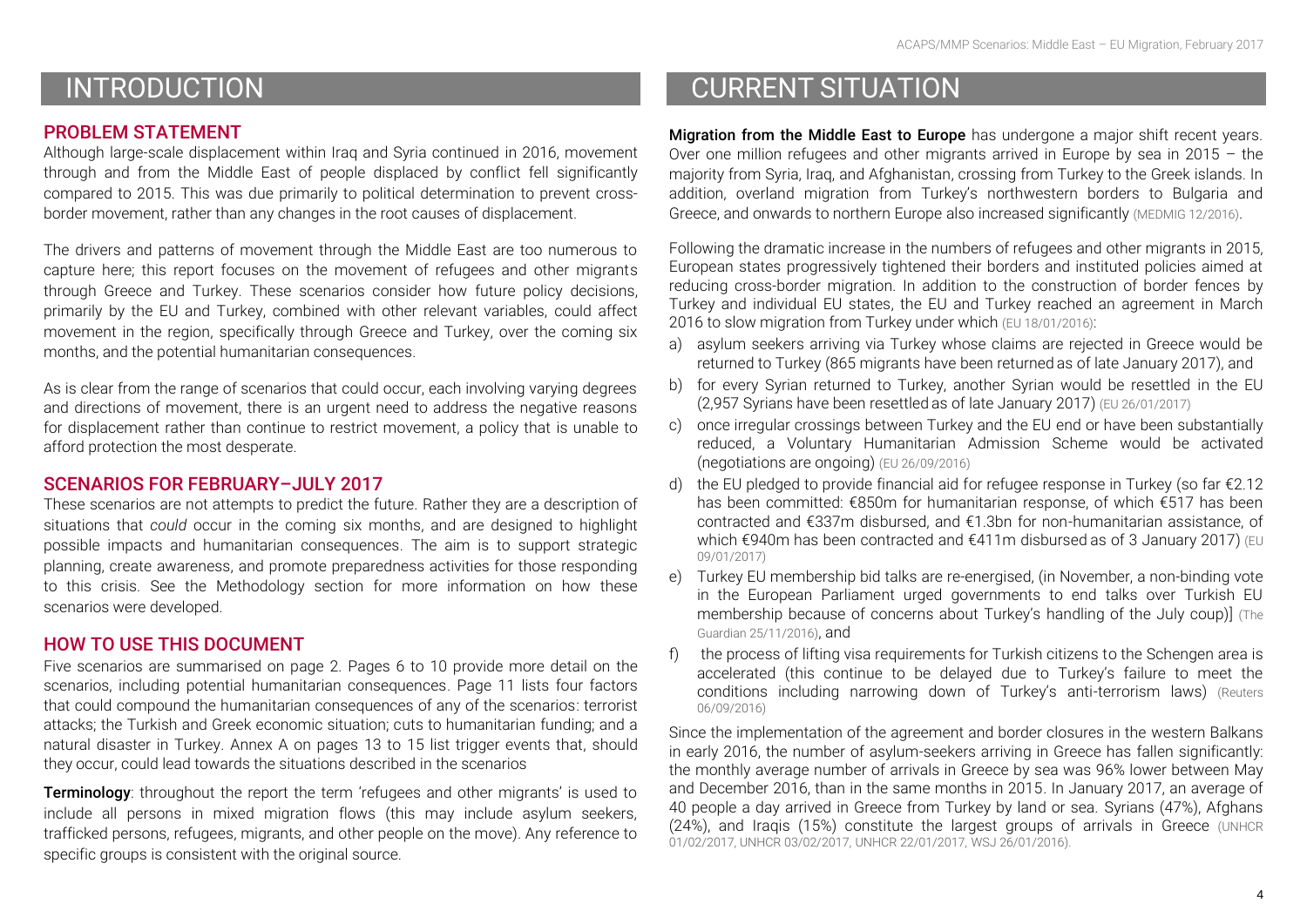Migration from the Middle East to the United States: Possible restrictions on immigration to the US, currently the world's top resettlement country, include a 120-day suspension of all refugee admissions from Iraq and an indefinite banning of all Syrian refugees. As many of those who wish to resettle currently apply to the US, a ban may increase the number of people seeking to move to Europe.

Syria and neighbouring countries: 6.3 million Syrians are internally displaced. It has become increasingly difficult for Syrians to seek asylum in neighbouring countries. Jordan, which hosts 650,000 Syrian refugees, closed its border to Syria in early 2016. An estimated 1.5 million Syrian refugees are in Lebanon, but access to the country is now severely restricted. Lebanon stopped registering new Syrian refugees in May 2015, meaning many of the 1.5 million are unregistered. Iraq hosts 230,000 Syrians in addition to 3 million IDPs, and Syrians' access to asylum has been tightened since 2015 (OCHA 01/12/2016, [ECHO 05/2016,](https://ec.europa.eu/echo/files/aid/countries/factsheets/lebanon_syrian_crisis_en.pdf) [01/2017,](http://ec.europa.eu/echo/files/aid/countries/factsheets/jordan_syrian_crisis_en.pdf) NYT 21/06/2017, [Iraq 3RP 2017-18\).](http://data.unhcr.org/syrianrefugees/download.php?id=12742)

Some 24,000 Syrians are reported have returned to Jarabulus in northern Syria since September, an area under the control of Turkish and Free Syrian Army forces. Returnees in existing zones in Azaz and Jarabulus face severe protection threats, including the presence of armed groups in camps and nearby conflict, as well as high WASH and shelter needs. [\(AA 12/01/2017,](http://aa.com.tr/en/middle-east/some-24-000-syrians-back-home-in-jarabulus-from-turkey/725921) [MEE 23/01/2017,](http://aa.com.tr/en/middle-east/some-24-000-syrians-back-home-in-jarabulus-from-turkey/725921) [Guardian 12/04/2016,](https://www.theguardian.com/world/2016/apr/12/human-rights-groups-sound-alarm-over-safe-zones-for-syrian-refugees) [Middle East Eye](http://www.middleeasteye.net/news/turkey-syria-karkamis-jarabulus-new-frontline-1894295638)  [06/09/2016\).](http://www.middleeasteye.net/news/turkey-syria-karkamis-jarabulus-new-frontline-1894295638)

Additional displacement within Syria is likely as Government forces have been pushing northeast towards Islamic State- controlled Al Bab since they retook Aleppo, while the Turkish operation Euphrates Shield is approaching Al Bab from the north. There is an increasing threat of government offensives in opposition-controlled areas to the west of Aleppo, and in Idlib province, which host large IDP populations, including those recently displaced from eastern Aleppo. Government, Russian and US-coalition airstrikes continue, particularly against IS-held targets. Ground offensives against in these areas remain poised, but limited [\(Al Jazeera 03/02/2017,](http://www.aljazeera.com/indepth/opinion/2017/02/operation-euphrates-shield-progress-scope-170201133525121.html) ISW [02/02/2017,](http://www.aljazeera.com/indepth/opinion/2017/02/operation-euphrates-shield-progress-scope-170201133525121.html) [Al Monitor 05/01/2017,](http://www.al-monitor.com/pulse/originals/2017/01/syria-aleppo-displaced-idlib-lack-opportunities.html) [Carnegie](http://carnegieeurope.eu/2017/01/19/operation-euphrates-shield-aims-and-gains-pub-67754)  [Europe 19/01/2017,](http://carnegieeurope.eu/2017/01/19/operation-euphrates-shield-aims-and-gains-pub-67754) [ISW 02/02/2017\).](https://2.bp.blogspot.com/-_wDYkgkx-yg/WJOdCqnhrrI/AAAAAAAAIOg/VQLLzbHkcFIUUAVSK0fee-brzCA9yrh7gCLcB/s1600/Feb%2B2EDITS%2BCOT-01.png)

**Turkey:** As of late January 2017, 865 migrants had been returned from Greece to Turkey under the March 2016 EU–Turkey agreement, while 2,957 Syrians had been resettled from Turkey to EU member states. The number of refugees and asylumseekers in Turkey has reached over 3 million; the vast majority (2.8 million) are Syrian. Syrians in Turkey are granted temporary protection status under Turkish asylum law, and have since January 2016 been eligible for work permits. Non-Syrians whose asylum applications are approved receive conditional refugee status, either leading to subsidiary protection status or resettlement in a third country. However, the average waiting time for a first asylum interview is eight years. Additionally, an unknown number of unregistered migrants, likely hundreds of thousands, live in Turkey without access to social support systems. Limited access to education and livelihood opportunities remain key concerns [\(EU 26/01/2017,](https://ec.europa.eu/home-affairs/sites/homeaffairs/files/what-we-do/policies/european-agenda-migration/press-material/docs/state_of_play_-_eu-turkey_en.pdf) [UNHCR 12/01/2016, MEDMIG 12/2016\)](http://data.unhcr.org/syrianrefugees/country.php?id=224).

Turkey closed its borders with Syria in early 2015, only admitting those in immediate need of healthcare, and limited entry to Syrians entering via third countries in January 2016. However, according to the Turkish government, around 1,000 people cross into Turkish territory daily from Syria, Iraq, and Iran (mainly Afghans). In addition, an estimated 500,000 Kurds are internally displaced in southeast Turkey as a result of conflict between Turkish authorities and Kurdish armed groups [\(The Conversation](https://theconversation.com/syrian-refugees-in-turkey-jordan-and-lebanon-face-an-uncertain-2017-70747)  [03/01/2017,](https://theconversation.com/syrian-refugees-in-turkey-jordan-and-lebanon-face-an-uncertain-2017-70747) [Amnesty International 12/12/2016\).](https://www.amnesty.org/en/documents/eur44/5213/2016/en/)

**Greece:** According to Greek government figures, more than 60,000 asylum-seekers are currently in Greece; most humanitarian agencies estimate a caseload of around 40,000. Around 15,500 people are living on the Greek islands, where camps are overcrowded and many are in tents that do not offer adequate protection against the weather. Lack of trust between government agencies and international actors inhibits coordination and prevents effective response. Asylum-seekers report lack of structured systems for educational activities and limited access to livelihood opportunities as main concerns. Since 2015, 7,971 people have been relocated from Greece to European countries – about 12% of the total agreed under the relocation scheme [\(IOM 29/12/2016,](http://reliefweb.int/sites/reliefweb.int/files/resources/2016_Flows_to_Europe_Overview.pdf) WSJ [26/01/2017,](https://www.wsj.com/articles/u-n-confirms-some-migrants-unaccounted-for-in-greece-1485460403) [UNHCR 27/01/2017,](http://data.unhcr.org/mediterranean/download.php?id=2385) [AP 06/01/2017\).](http://bigstory.ap.org/article/2070263809f348f8aff721ee0b79e298)

Western Balkans: Irregular movements from Greece to the western Balkans continue, but at a significantly lower rate than in 2015. As of December 2016, almost 6,000 refugees and other migrants were in camps in Serbia, and 5,600 in Bulgaria, although actual numbers are likely to be higher. More than 1,000 people are estimated to be residing outside government-run camps in Serbia, in an effort to avoid registration. Camps in both countries are overcrowded with limited access to services, and human rights abuses are reported along the western Balkans route. An average of 100 people attempt to cross the Serbia–Hungary border daily, with the vast majority sent back to Serbia [\(UNHCR 15/01/2017,](http://reliefweb.int/sites/reliefweb.int/files/resources/UNHCRSerbiaUpdate12-15January2017%5B1%5D.pdf) [23/12/2016,](http://reliefweb.int/sites/reliefweb.int/files/resources/RRMRP%20Europe%20-%202017.pdf) [IOM 29/12/2016\)](http://reliefweb.int/sites/reliefweb.int/files/resources/2016_Flows_to_Europe_Overview.pdf).

Afghanistan: The EU-Afghanistan agreement on readmissions of Afghans from EU member states, and decisions by Pakistan and Iran has led to an increase in deportations and spontaneous returns of Afghans to Afghanistan, despite ongoing insecurity and limited reintegration prospects. Nevertheless, large numbers of Afghans and Iraqis continue to flee their countries seeking refuge in Europe or Turkey. (Guardian [03/10/2016,](https://www.theguardian.com/global-development/2016/oct/03/eu-european-union-signs-deal-deport-unlimited-numbers-afghan-asylum-seekers-afghanistan) [IOM 17/12/2016\)](http://reliefweb.int/sites/reliefweb.int/files/resources/IOM%20Return%20of%20Undocumented%20Afghans%20Weekly%20Situation%20Report%2C%2011-17%20December%202016%20%28Draft%29.pdf).

Mediterranean sea crossings: While sea crossings from Turkey to Greece have significantly decreased since March 2016, 2016 saw an increase in people using the Central (from Libya to Italy) and Western (from Morocco to Spain) Mediterranean routes to reach Europe. However, only a very small percentage of arrivals come from Middle Eastern countries, with the majority from West Africa and Eritrea [\(IOM 29/12/2016,](http://reliefweb.int/sites/reliefweb.int/files/resources/2016_Flows_to_Europe_Overview.pdf) UNHCR 03/02/2016).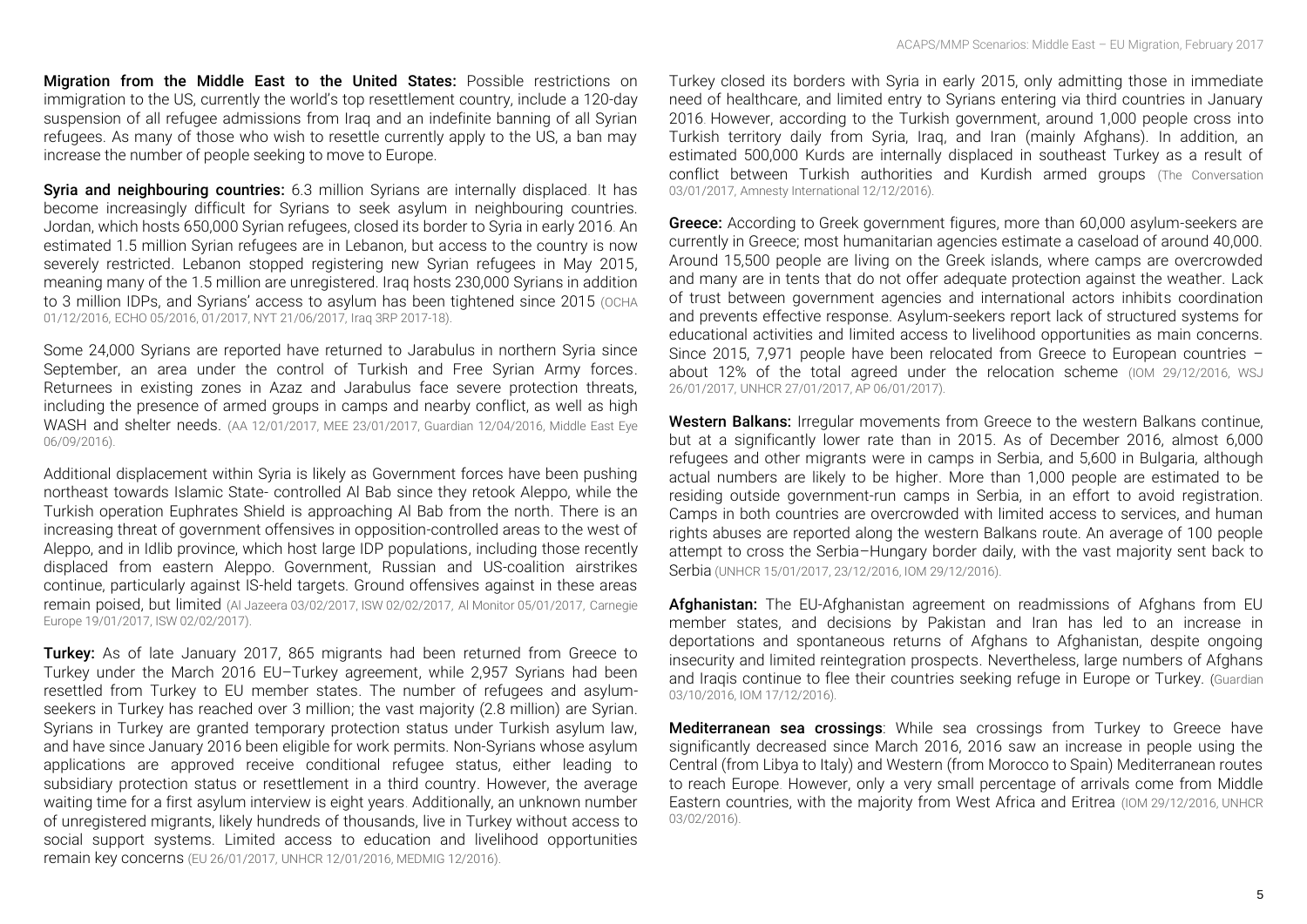## **SCENARIOS** Scenario 1 Continued restricted migration



While internal displacement in Syria continues, the number of people leaving Syria remains very low due to neigbouring countries' borders being closed. The number of refugees and other migrants from Afghanistan, Iraq, and other countries entering Turkey remains steady. Relatively low numbers of asylum-seekers continue to enter Greece both by land and sea while fewer leave Greece due to the slow processing of asylum applications. Although the irregular onward movement of people assisted by smugglers continues, primarily via the western Balkan route, the overall asylum-seeker population in Greece continues to rise slowly.

## Possible triggers/assumptions

Some or all of the following occur:

- The EU–Turkey deal continues to be valued by both sides and function at a working-level
- The conflict within Syria continues but does not reach a level that forces Turkey to open its border to significant numbers of Syrians
- EU member states fail to increase the rate of relocation or resettlement of asylumseekers
- There are no sustained direct attacks on IDPs residing just inside the Syrian border

## Estimated additional caseload

Northern Syria border: up to 150,000 IDPs. Greece: up to 15,000 people. Western Balkan countries: up to 5,000 additional people stranded.

## Geographic areas of most concern

Northern Syria border, Greece, Western Balkan countries.

#### Impact

The situation at already overcrowded reception centres on Greek islands is exacerbated by the continued arrival of new asylum-seekers, which, although low, exceeds movement off the islands. Rising tensions between host communities, asylum-seekers, and humanitarian staff result in targeted attacks on asylum-seekers and NGO staff.

Growing overcrowding on the islands and longer processing times result in increased numbers of asylum-seekers moving irregularly along the Balkan or other, more dangerous, routes, out of reach of humanitarian actors.

In Turkey, increased EU funding improves access to services, especially health and education, for Syrians residing in camps and those within host communities. However, tensions between Turkish host communities and Syrians rise in some areas as the Social Safety Net Mechanism is rolled out, strengthening perceptions that Syrians are being prioritised ahead of the host population.

Tight border restrictions and displacement caused by sporadic fighting in Syria result growing concentrations of IDPs along the Syria–Turkey border. Reliance on smugglers to leave Syria and move to western Europe increases. Routes become more dangerous and more difficult for older and disabled people.

#### Humanitarian consequences

The humanitarian situation of asylum-seekers on Greek islands deteriorates. Health, WASH, and shelter needs grow in the overcrowded sites. More migrants are exposed to trafficking and abuse, especially women and children. Protection needs increase on the Greek islands and for increasing numbers of people using smugglers.

Livelihood opportunities for asylum-seekers trapped in Greece or countries along the western Balkan route are further eroded.

Significant humanitarian needs remain for IDPs trapped along the border in Syria who are unable to seek asylum and adequate protection.

#### Operational constraints

INGO operations in Turkey remain constrained by the registration process and restrictions on work permits, although working relations between international humanitarian actors and Turkish authorities improve.

Access to recently displaced people within Syria remains extremely limited due to continued insecurity. On the Greek islands, security issues and a reticence to engage with state-run detention centres constrain INGO operations.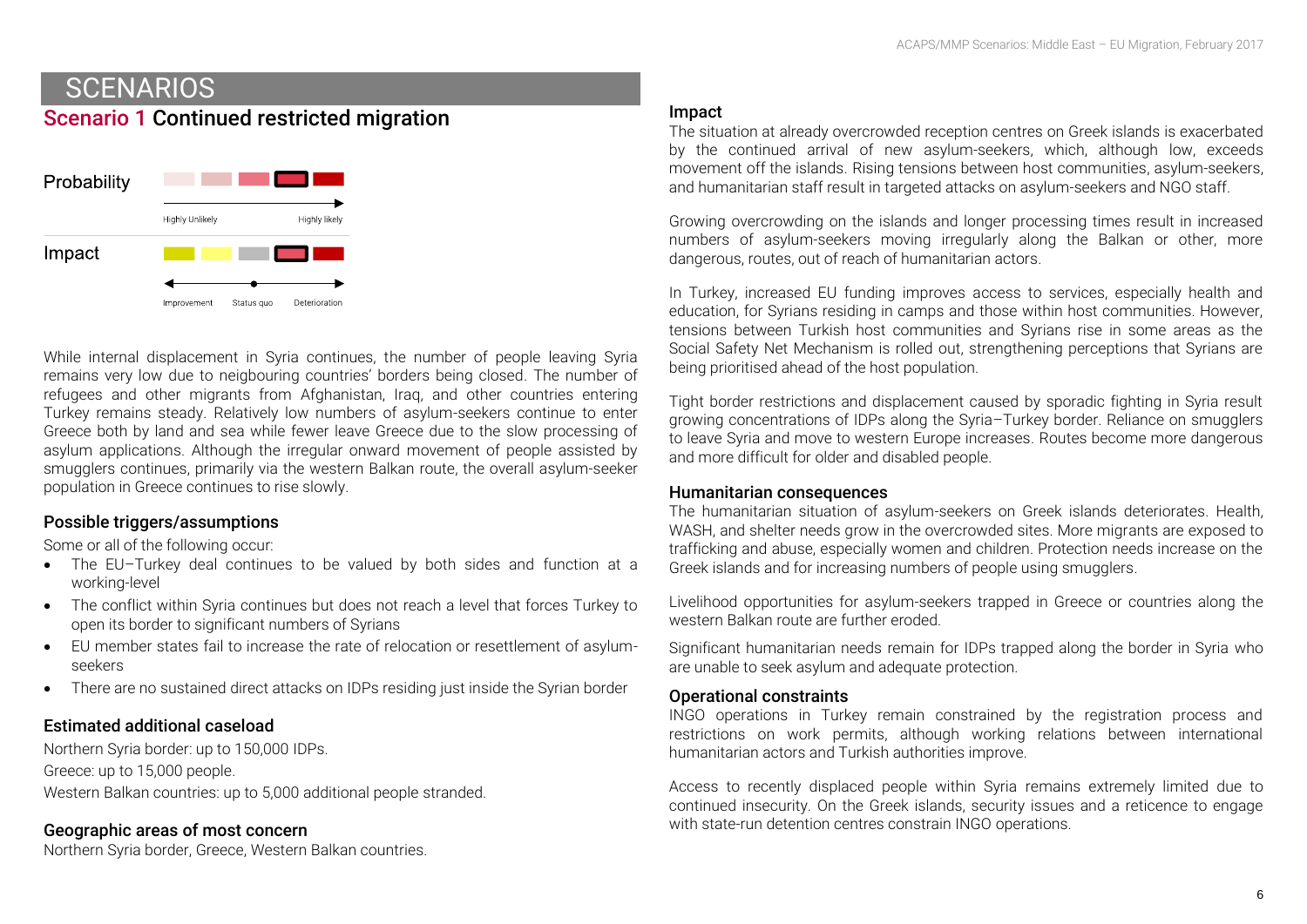## Scenario 2 Number of asylum-seekers in Greece falls



The overall number of asylum-seekers in Greece falls significantly due to a combination of three main factors: a) EU member states honour their commitment to relocate the 66,400 asylum-seekers from Greece that arrived before March 2016; b) Greece increases the number of people to whom it grants asylum and integrates; and c) the EU increases the speed of resettlement from Turkey, which results in a reduction of people resorting to irregular methods of travel to Europe, reducing the rate of new arrivals to Greece. At the same time, increasing numbers of Syrians residing in Turkey gain access to employment.

## Possible triggers

Some or all of the following occur:

- The EU-Turkey deal continues to be valued by both sides and function at a workinglevel
- Increased media attention on plight of asylum-seekers and length of status determination process
- EU support and fund the expansion of the current asylum process expediting the admissibility procedure, family reunification procedure, and asylum process
- Greece initiates an policy to integrate asylum-seekers in Greece, supported by the EU
- Improved coordination between humanitarian actors and the Greek authorities and civil society
- Increased numbers of returns to Turkey
- Threat of collapse of EU-Turkey deal induces stronger EU member state commitment to the relocation process
- EU member states accept increased numbers of relocated asylum-seekers
- Large reduction in numbers of refugees and other migrants entering the EU via the central and western Mediterranean routes (success of the migration partnership frameworks/Frontex)
- Increased numbers of non-Syrians in Greece become admissible for their asylum claims to be processed
- Turkey substantially increases the number of Syrian families (to around 300,000) to whom it grants citizenship
- EU countries increase the number of resettlements from Turkey
- Irregular movement of asylum-seekers from Greece to Italy increases substantially
- There continue to be no returns to Greece under the Dublin agreement

## Estimated caseload

Greece: reduces to 20,000 people, mainly non-Syrians.

## Geographic areas of most concern

Pockets of mainland Greece.

## Impact

Conditions improve for asylum-seekers living on Greek islands as overcrowding is reduced. The increased eligibility criteria and shorter processing times reduces the time asylum-seekers spend in camps on the Greek islands and mainland, and reduce the number of people seeking alternative, irregular, means to move to western European countries. Some EU member states do not provide adequate support services to resettled refugees, and integration becomes a critical issue. Countries accepting relocated Syrians also reduce their intake of Syrians resettled from other third countries proportionally.

As the number of people in need falls and the 'crisis' is seen to be over, international NGOs cease or substantially reduce operations in Greece and humanitarian funding to Greece reduces.

## Humanitarian consequences

Those not relocated, primarily non-Syrians, become more vulnerable as humanitarian agencies reduce operations. Those relocated to EU countries with inadequate support services struggle to integrate and have livelihoods and psychosocial support needs.

## Operational constraints

Tensions and insecurity in sites on the Greek islands, and targeted attacks by host communities on NGO staff on Greek islands constrain operations.

Reduced humanitarian funding and NGO presence, both in Greece and receiving countries with inadequate support services, limit operational capacity.

Humanitarian staff lack appropriate language skills to support the remaining population in need, as many are non-Arabic speakers from Afghanistan and the KR-I.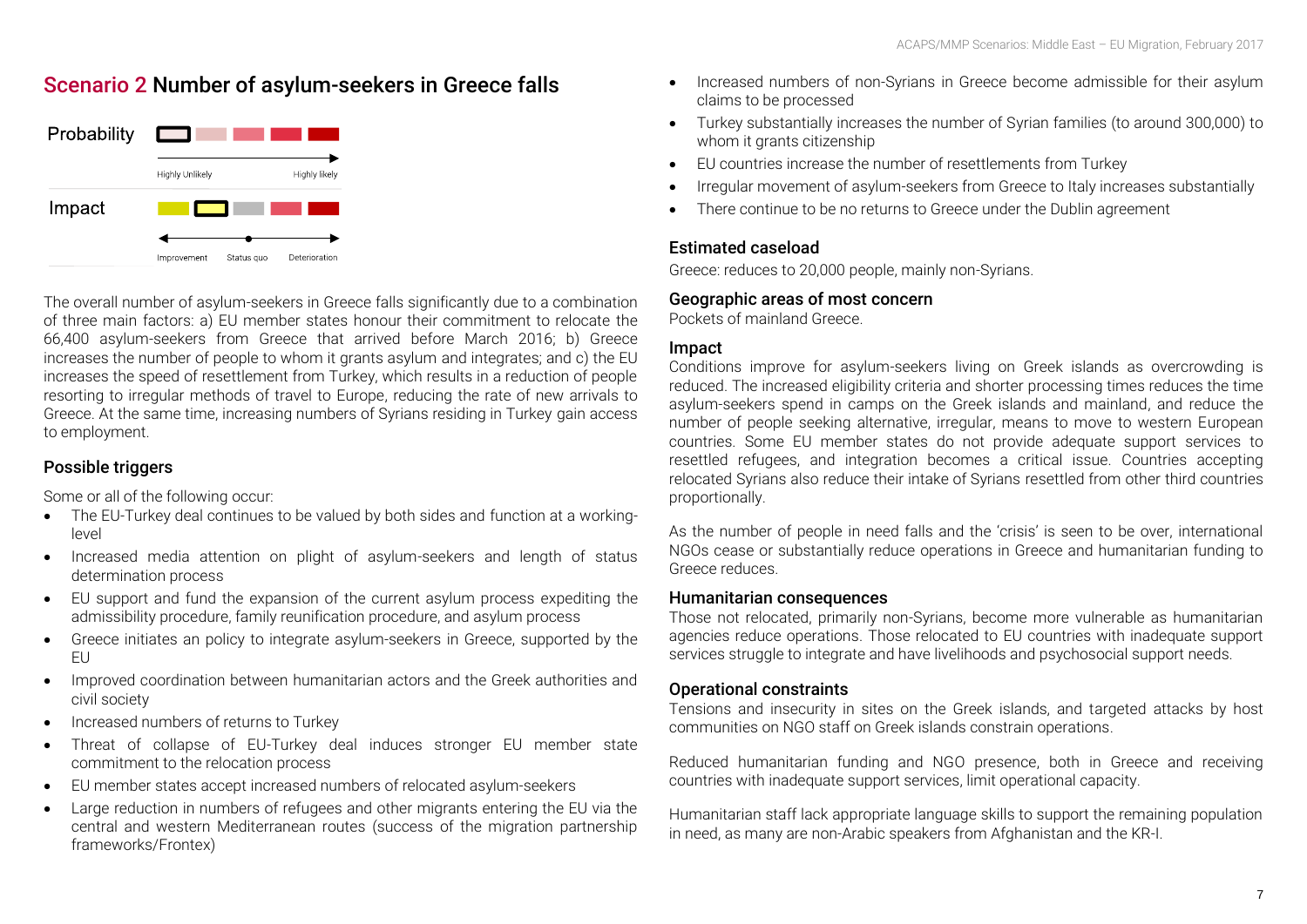## Scenario 3 Number of asylum-seekers in Greece increases



Growing impatience with the EU at the lack of progress towards visa-free travel, combined with a need to gain domestic support prior to the referendum, results in Turkey relaxing the restrictions that had prevented asylum-seekers from travelling to Greece. Although the majority of asylum-seekers are content to remain in Turkey, a significant number take advantage of the opportunity travel to Europe, including many who had requested asylum in the US. As a result the number of people arriving in Greece increases significantly. Meanwhile Albania, FYRoMacedonia and Bulgaria continue to severely restrict entry and onward movement of asylum-seekers resulting in a swift increase in numbers of people trapped in Greece both in government facilities and host community. As EU funding for Turkey is already largely committed for the next six months, there is little impact on the humanitarian situation in Turkey.

## Possible triggers

Some or all of the following occur:

- Rise of right-wing parties in Europe triggers the cessation of visa waiver talks
- EU officially suspends deal as a result of unacceptable human rights abuses, the introduction of the death-sentence, or forced returns of migrants to conflict areas
- Public opinion, or pressure from other EU institutions, demand major changes to the deal that are unacceptable to Turkey
- Turkey concludes that a visa waiver agreement is unachievable or too slow
- Internal conflict within Turkey results in it no longer being considered a safe country for refugees
- Turkey relaxes entry restrictions for Syrians fleeing Syria due to escalating conflict
- An actual or perceived lack of popular support for the Constitutional Referendum in Turkey results in a reduction in state support to immigrants and a relaxation in measures preventing asylum-seekers transiting to Greece
- Improved security in Turkey results in a relaxation of the freedom of movement controls in Turkey
- Smuggler networks are able to increase capacity

 A high impact (i.e. L3) natural disaster in Turkey diverts state attention, capacity and resources reducing services to asylum-seekers and other migrants

## Estimated additional caseload

Up to 150,000 people.

## Geographic areas of most concern

Greek islands, possibly including ones not hosting migrants, Balkan countries.

#### Impact

The humanitarian caseload in Greece, especially on the islands, increases far beyond the capacity of the existing infrastructure and government services. This further undermines Greece's political stability which, in turn, hampers humanitarian response. Relations between international actors and the government deteriorate.

Temporary facilities are set up during the establishment of additional detention centres on the mainland. The admissibility, family reunification, and asylum processes are overwhelmed, and processing times increase dramatically. This means people have to move to the mainland before completing the admissibility process.

The rise in the asylum-seeker population on the islands and in some mainland locations, combined with increased anti-immigrant sentiment, leads to conflict between host communities and asylum-seekers and/or INGOs. Overcrowding and longer processing times result in more asylum-seekers moving irregularly along the Balkan or other, more dangerous, routes, beyond the reach of humanitarian actors. EU member states reinforce Greece's borders and increase returns of asylum-seekers moving irregularly.

In Turkey, the prospect of a drop in EU funding to Turkey weakens NGO assistance to the most vulnerable (especially Afghans and Iraqis with limited protection) and threatens health and education services to Syrians.

## Humanitarian consequences

Lack of adequate shelter and sanitation, especially on the Greek islands, pose serious health risks, while protection needs increase for those in severely overcrowded facilities and those travelling irregularly. Violent incidents and protests involving asylum seekers faced with long delays on the island worsen the protection environment.

## Operational constraints

The reluctance of international humanitarian organisations to work in detention centres, and targeted attacks on NGO staff, especially on the Greek islands, constrains operations. Many international NGOs are unable to scale up operations swiftly in Greece. Donor fatigue may also limit available funding. Humanitarian actors remain severely restricted in accessing people of concern along the Western Balkans route.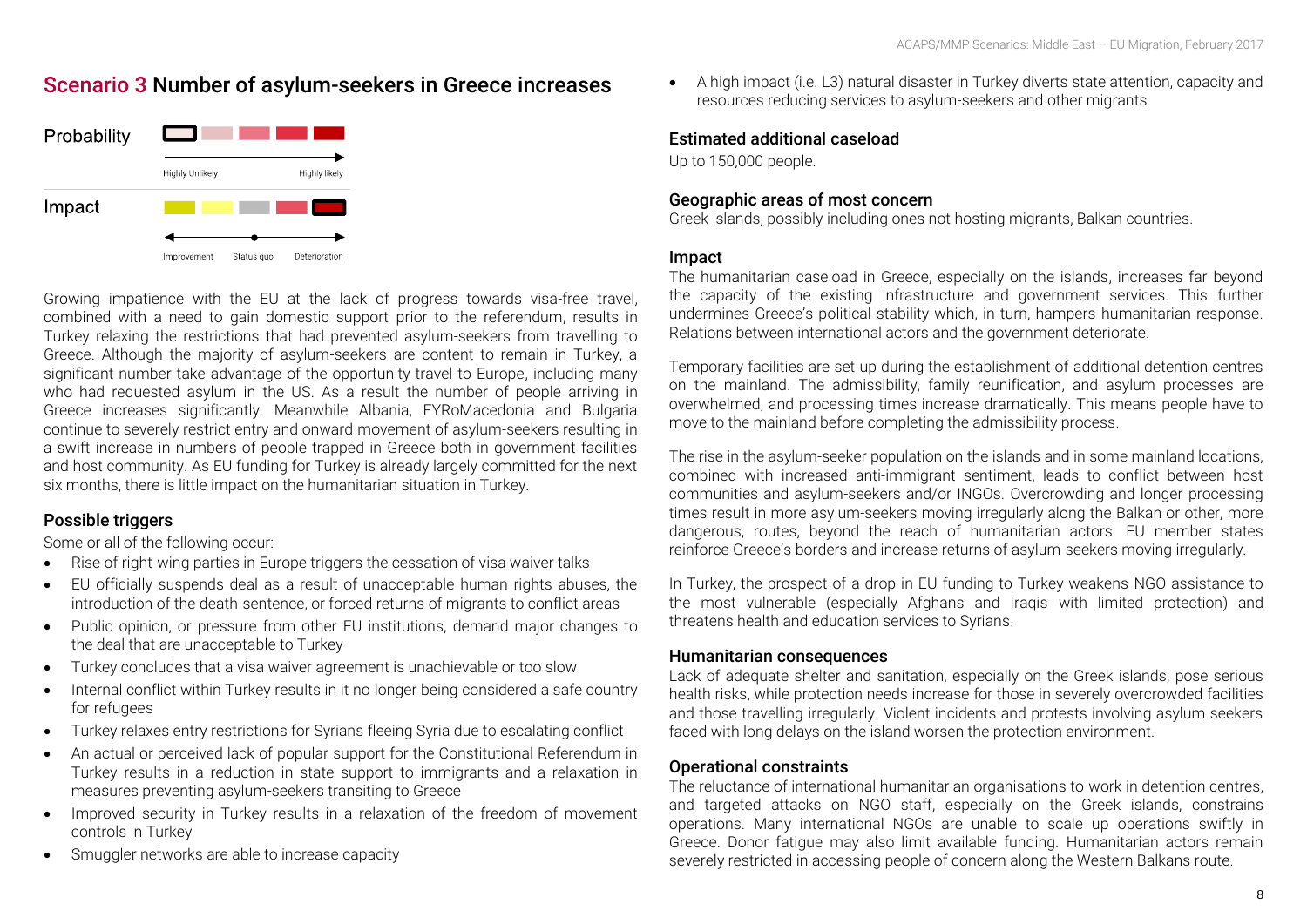## Scenario 4 Increased returns to Syria



The limited ceasefire agreements in Syria become more robust and international peace negotiations gain momentum. More areas become relatively stable. Turkey continues reconstruction activities in areas under its control in northern Syria, and international commitment to reconstruction grows. Combined with a reduction in services in at least some of the neighbouring refugee-hosting countries, refugees' hopes of peace result in large-scale returns – voluntary, incentivised and forced – from neighbouring countries and within Syria. In excess of 100,000 people move to areas perceived as relatively safe, although largely destroyed, where public services are absent or minimal and where insecurity prevents operations by international humanitarian organisations.

## Possible triggers

Some or all of the following occur:

- Russia, Turkey, and Iran monitoring body successfully enforces the ceasefire
- Areas of active conflict within Syria reduce significantly
- Significant steps are taken towards negotiation of a peace agreement
- International funding moves from refugee support to (anticipated) reconstruction activities
- An actual or perceived lack of popular support for the Constitutional Referendum in Turkey resulting in a reduction in state support to immigrants and increased facilitated returns to Syria
- One or more neighbouring refugee-hosting country reduces services to / further restricts the rights of refugees
- Areas of relative safety and reconstruction activities increase inside Syria
- Conflict escalates in a neighbouring country
- A high impact (i.e. L3) natural disaster in Turkey diverts state attention, capacity and resources reducing services to asylum-seekers and other migrants

**Estimated additional caseload:** In excess of 100,000 refugees returning to Syria, in addition to returning internally displaced people.

## Geographic areas of most concern

Northern areas of Syria that are declared safe by Turkey. Border areas neighbouring Lebanon, Jordan, and Iraq.

#### Impact

Syrians returning from neighbouring countries face reduced access to humanitarian assistance and have no option to leave Syria if conditions are inadequate or unsafe. Exposure to UXO and ERW increases, particularly in areas previously controlled by Islamic State, while the risks of recruitment to residual armed groups and potential reignition of conflict in areas of return grow.

Local markets are reinvigorated and increasing access helps lower prices for staple foods, although some returnees lack capital for even their basic needs. Syrian authorities and civil society organisations are stretched in areas of high return and services such as schools and healthcare are inadequate.

However, increasing returns and hope of an end to the conflict shifts the humanitarian focus towards reconstruction in Syria. Demographic re-engineering prevents some inter-community tensions by separating hostile social groups, but tensions rise in overlapping areas. Competing claims to land between residents and returnees create housing, land and property disputes, which add to local conflict.

#### Humanitarian consequences

The vulnerability of returnees increases significantly as they are exposed to additional health and protection risks. As returnees focus on meeting their basic shelter and food needs and restarting livelihoods, poor WASH facilities increase the risk of disease and children do not attend school. Returnees to Syria remain at risk of renewed conflict. Meanwhile the vulnerability of those remaining in countries neighbouring Syria may increase as services are reduced or authorities enforce returns.

If conflict outside Syria is the cause of the returns, those trapped in insecure areas will have priority protection needs.

## Operational constraints

Continuing insecurity in Syria prevents INGO access to returnees, while the lack of partner organisations for INGOs and absence of funding mechanisms for Syrian civil society organisations restricts international support for returns. Even when the security situation improves sufficiently to permit access, the INGO registration process in Syria delays the deployment of many international NGOs. Lack of trust between Syrian authorities and INGOs hampers coordination.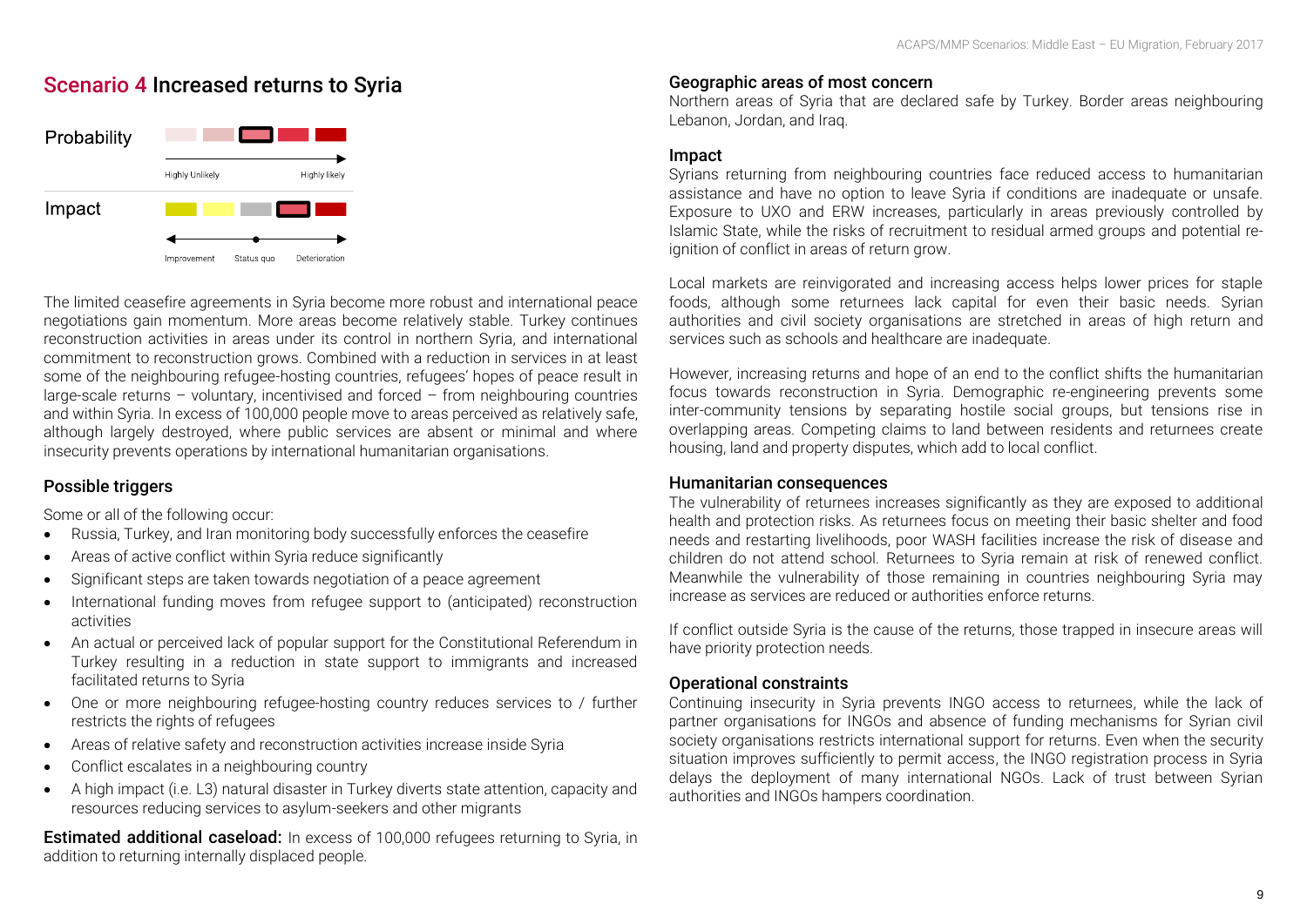## Scenario 5 Increased movement into Turkey



Major conflict in KR-I, Lebanon, or Syria, close to the Turkish border, precipitates movement of 50,000–150,000 Syrians towards Turkey. Given the scale and direct threat to life, Turkey opens its borders to receive them. Following initial screening, the majority are moved to the existing camps, while others remain among the host community. At the same time, conflict in Afghanistan causes large numbers of people, many having been forcibly returned from Iran or Pakistan, to seek refuge in Turkey among the Afghan diaspora.

## Possible triggers

Some or all of the following occur:

- Large-scale conflict in Lebanon results in mass exodus of Syrians by sea to Turkey and back to Syria
- Major conflict erupts in northern Syria and spreads towards the Turkish border
- Increased insecurity in the Euphrates basin forces Syrians and Iraqis from Al Hasakeh to enter Turkey
- Reduction / cessation of international humanitarian organisation operations in a refugee-hosting country
- Internal political or security issues divert resources from Turkish border control operations
- Conflict in Afghanistan sparked by the rapid rise in forced returns precipitates a large-scale movement of refugees through Iran to Turkey

## Estimated additional caseload

Up to 150,000 people.

## Geographic areas of most concern

Southern Turkish border towns, camps in Turkey, and existing Afghan communities across Turkey.

## Impact

A rapid increase in arrivals at points of entry to Turkey and areas hosting significant numbers of Syrians or Afghans results in a rise in violence between the host population and asylum-seekers. State and local authorities increase general security measures further restricting freedom of movement for asylum seekers and other migrants. While a small proportion of new arrivals attempt to reach Greece, the majority remain in Turkey.

The pressure on camp services, schools for Syrians and healthcare services increases. The caseload of unregistered migrants living outside camps increases.

#### Humanitarian consequences

New arrivals in host communities lack access to basic services, especially schooling and healthcare, as they lack funds and Turkish state support.

The relatively rapid growth in camp populations results in overcrowding, exacerbating shelter, WASH, and health needs in the short-term, before the response re-organises.

Enhanced security screening at border entry points delays new arrivals' access to humanitarian support.

## Operational constraints

The extensive registration process for INGOs in Turkey, including extending mandates to new geographic areas, hinders INGO access to new arrivals. Security constraints along the Turkish border hamper operations both within Turkey and cross-border to Syria.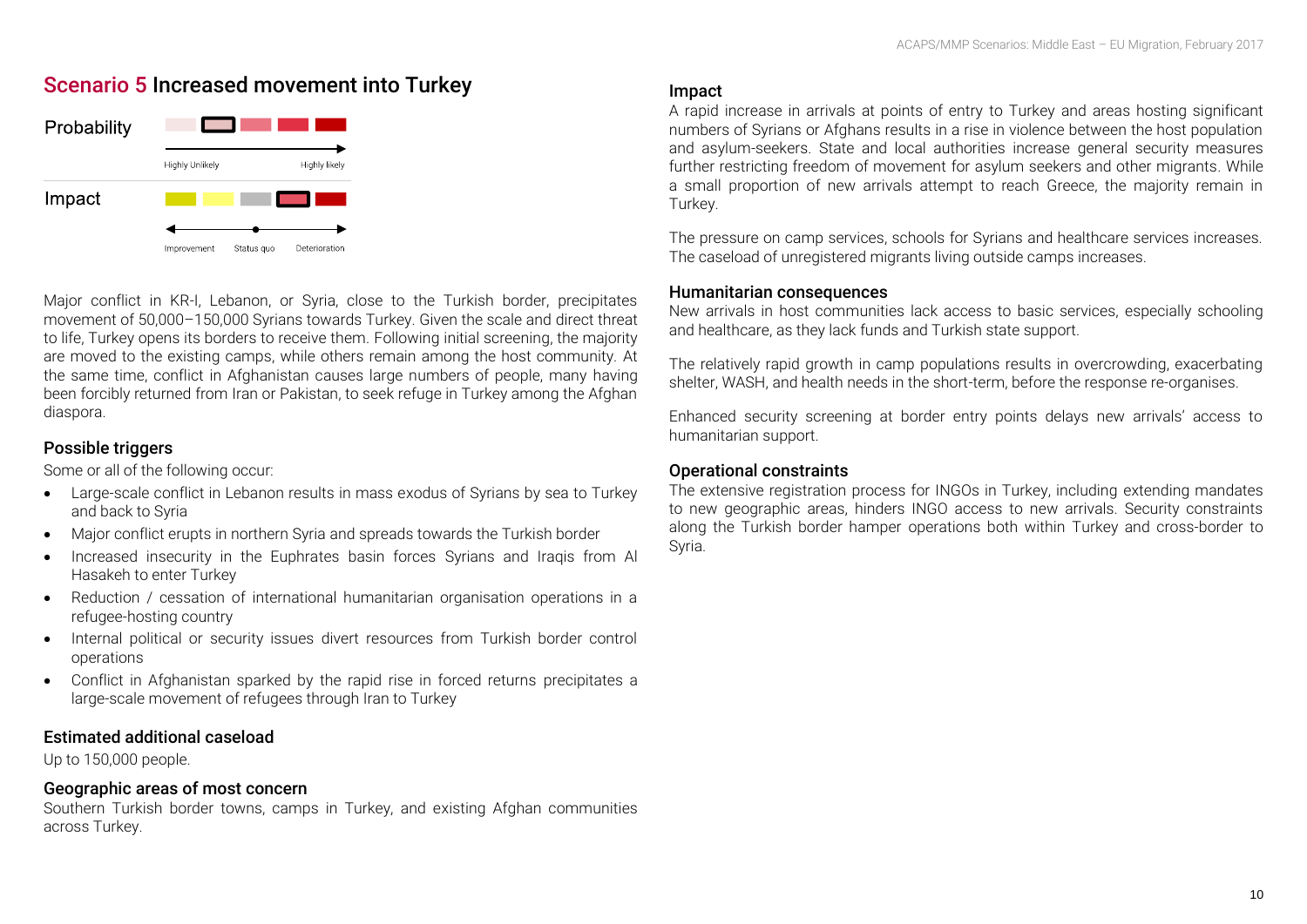# COMPOUNDING FACTORS

The following developments can occur in parallel to any of the above scenarios and have the potential to significantly change the humanitarian situation.

## Terrorist attack

A terrorist attack attributed (at least by media) to refugees or migrants in Greece would harden anti-immigrant sentiment and possibly increase support for the Golden Dawn far right party. Such a shift in public opinion could result in increased restrictions on asylum-seekers such as increased measures to prevent people leaving the Greek islands unofficially and increased numbers of people in detention centres.

A large-scale, highly visible, attack in Turkey would likely result in further restriction of movement within Turkey. If attributed to asylum-seekers or immigrants it may fuel antiimmigrant sentiment; while attribution to the Kurdish population may inflame tensions in the southeast, which have been growing since 2015. An attack might also impact tourism, especially if in a major tourist site such as Istanbul, which would further impact the economy.

The increased anti-immigrant sentiment following an attack in Turkey or an EU member state country would play into the hands of the far-right movement, putting more pressure on EU member states to reduce the number of relocation and resettlement places being made available.

## Turkish and Greek economies

A continued downturn in the Turkish economy would likely lead to increased use of informal, low-skilled Syrian labour as employers seek to reduce costs. This in turn would fuel resentment felt by many young unemployed Turks towards asylum-seekers, contributing to a worsening protection environment for Syrians in host communities.

A failure by Greece to renegotiate its EU loan repayments may lead to early elections and consequent political instability together with the possibility of increased restrictions on immigrants and delays in the asylum process.

## Funding cuts

While funding from EU countries is assured for the duration of these scenarios, there is a possibility that the US may drastically reduce its funding. This would specifically

impact UNHCR and WFP operations in the region, although it would not significantly impact WFP operations in Turkey, which are largely funded by the EU. Operations elsewhere may begin to be scaled down.

## Natural disaster in Turkey

A high impact (i.e. level 3) natural disaster such as an earthquake in Turkey would negatively impact the economy and divert government resources both during the emergency relief and reconstruction phases during which priorities for Turkey's Disaster and Emergency Management Authority (AFAD) would change. As a result, services to the current camps may reduce significantly. If a major natural disaster affects an area with a high proportion of Syrians or asylum-seekers, it could incentivise returns to countries of origin or onward movement from Turkey. Secondary displacement within Turkey would lead to an increase in vulnerability, particularly shelter, livelihood, and education needs.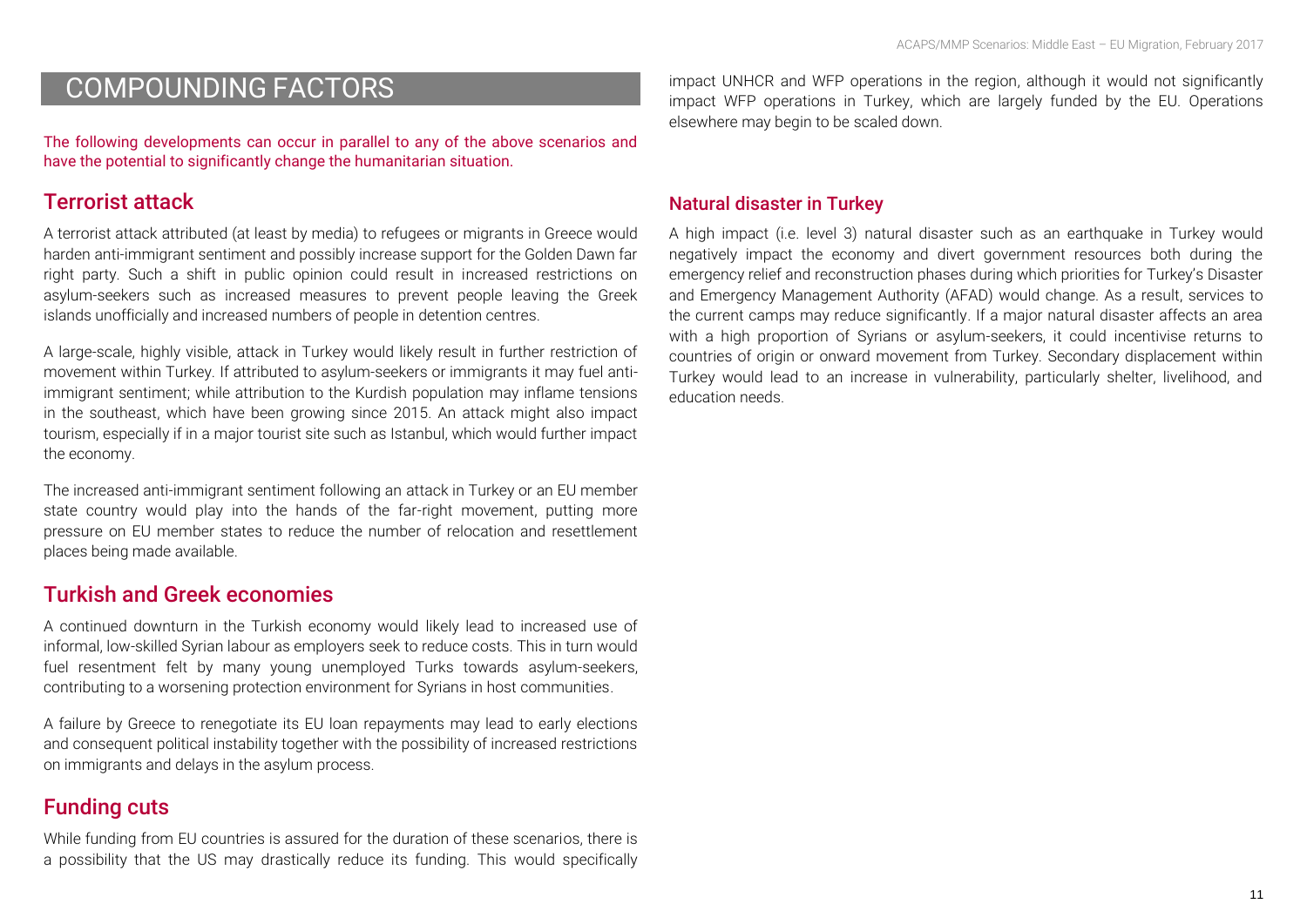# HOW SCENARIOS CAN BE USED

Scenarios are a set of different ways in which a situation may develop. The aim of scenario building is not to try and accurately predict the future but rather to understand the range of possible futures and then select a few that result in distinct situations with, usually, differing humanitarian outcomes that can:

- Support strategic planning for agencies and NGOs.
- Identify assumptions underlying anticipated needs and related interventions.
- Enhance the adaptability and design of detailed assessments.
- Influence monitoring and surveillance systems.
- Create awareness, provide early warning, and promote preparedness activities among stakeholders.

For more information on how to build scenarios, please see the [ACAPS Technical Brief](https://www.acaps.org/sites/acaps/files/resources/files/acaps_technical_brief_scenario_building_august_2016.pdf)  [on Scenario Development.](https://www.acaps.org/sites/acaps/files/resources/files/acaps_technical_brief_scenario_building_august_2016.pdf)

# METHODOLOGY

These scenarios were developed at the end of January and beginning of February 2017, during two one-day workshops in Brussels and Turkey, and informed by various bilateral meetings with organisations unable to attend the workshops. Staff from 23 organisations in Brussels, Greece and Turkey including donors, UN agencies, NGOs and the Red Cross contributed to these scenarios through participation in one or more of the workshops or bilateral meetings.

At the first workshop, in Brussels, the many variables that could cause change in the migrant situation were mapped and the following key factors identified:

- Turkish politics both domestic and foreign.
- EU politics both within and between member states and within and between EU institutions.
- EU policy on the central and western Mediterranean migration routes.
- Conflict in the region.
- The operational space and politics in Greece, as well as EU relations with Greece
- Humanitarian funding.
- Ease of movement of asylum-seekers through Balkan countries.
- Asylum-seeker acceptance, assistance, and integration models, especially in Turkey.

By making assumptions as to how these variables might plausibly change, five scenarios were identified. These scenarios were then expanded during the second workshop in Turkey and the major impacts of each scenario and their humanitarian consequences identified.

These scenarios are not considered mutually exclusive; their elements can unfold simultaneously, or one scenario can be part of, or lead to, another scenario.

A list of individual triggers is given on pages13 - 15. It should be noted that a combination, but not necessarily all, of the triggers are required to reach a scenario.

## **LIMITATIONS**

Scenarios can seem to oversimplify an issue, as the analysis balances details against broader assumptions. But scenario-building is not an end in itself. It is a process for generating new ideas that should in turn lead to actual changes in project design or decision-making.

Due to time constraints it was not possible to visit or consult individuals in all affected countries.

These scenarios focus primarily on the movement through Greece and Turkey. It should be noted that the relative impact of each scenario on other countries would differ significantly.

## THANK YOU

ACAPS would like to thank all organisations that provided input to these scenarios, especially the UN, NGOs, Red Cross, and donors who attended the workshops in Antakya and Brussels as well as those who contributed via bilateral meetings.

For additional information or to comment please email analysis@acaps.org.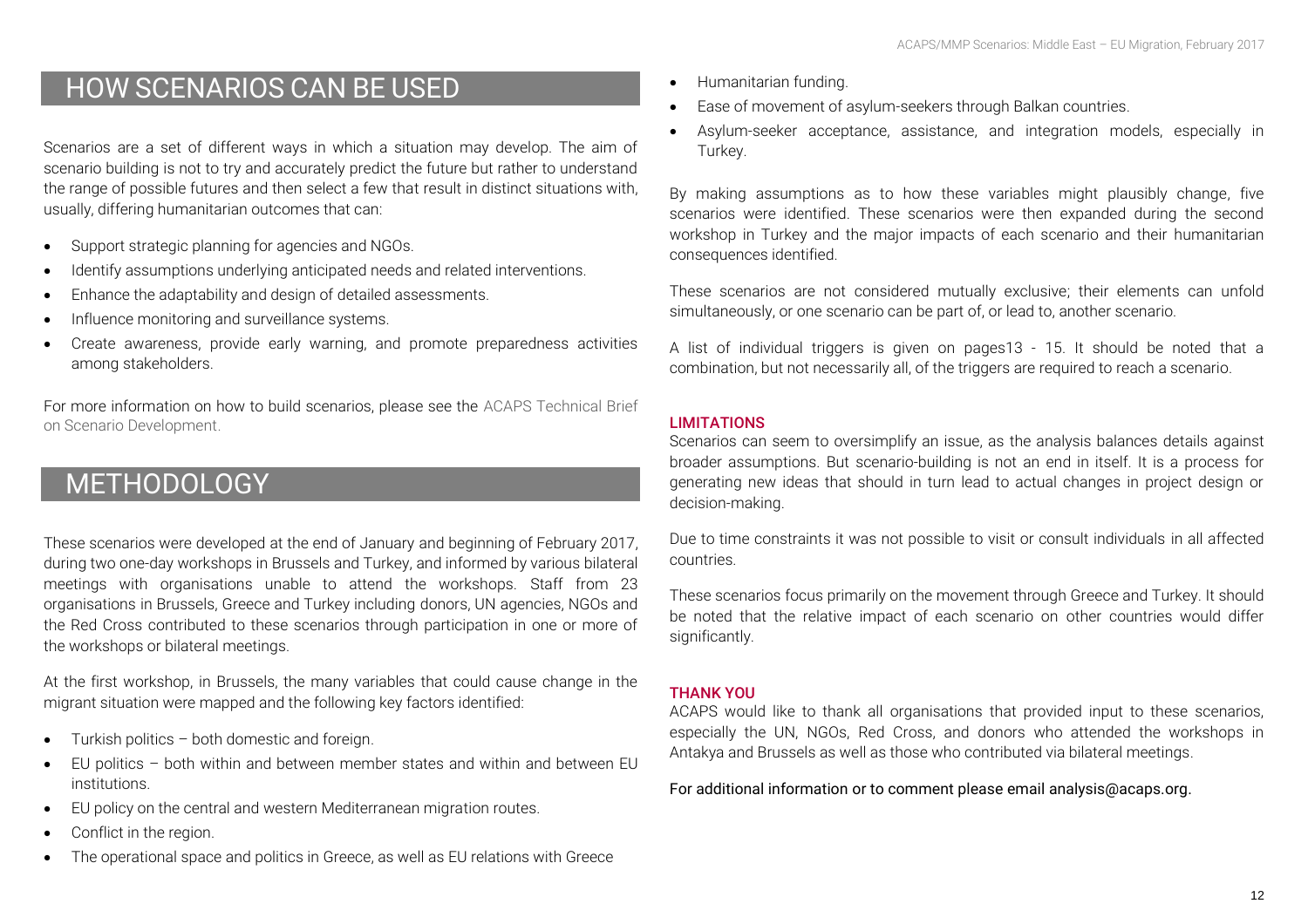# SCENARIO TRIGGERS

Scenario 1 = Continued restricted migration Scenario 4 = Increased returns to Syria<br>Scenario 2 = Number of asylum-seekers in Greece reduces Scenario 5 = Increased movement into Turkey Scenario 2 = Number of asylum-seekers in Greece reduces Scenario 5 = Increased movement into Scenario 3 = Number of asylum-seekers in Greece increases Compounding factors = CF Scenario 3 = Number of asylum-seekers in Greece increases

Scenario 1: Migration to Turkey is likely to remain relatively stable if:

The EU–Turkey deal continues to be valued by both sides and function at a working level Steady Steady progress on EU–Turkey Statement, but challenges

The conflict within Syria continues but does not reach a level that prompts Turkey to open its border to significant numbers of Syrians

EU member states do not increase the rate of relocation or resettlement of asylum-seekers

There are no sustained direct attacks on IDPs residing just inside the Syrian border

## Scenario 2: The population stranded in Greece is likely to decrease significantly if:

The EU–Turkey deal continues to be valued by both sides and function at a working-level Steady Steady progress on EU–Turkey Statement, but challenges

Greece establishes a system to effectively integrate significant numbers of asylum-seekers, reducing numbers on the mainland and islands

Media attention increases on the plight of asylum-seekers and length of status determination process

The EU supports and funds the expansion of the current asylum process, expediting admissibility, family reunification, and asylum processes

Greece initiates an policy to integrate asylum-seekers in Greece, supported by the EU

Improved coordination between humanitarian actors and the Greek authorities and civil society Coordination has been hampered by a lack of trust (Ekathimerini

Increased returns of refugees and other migrants to Turkey Only 865 returns have been made since March 2016, but EU and

The threat of the EU–Turkey deal collapsing induces stronger EU member state commitment to the relocation process <sup>Obstacles</sup> to the relocation process are reported as being gradually

EU member states accept increased numbers of relocated asylum-seekers 7,563 relocations from Greece to European countries since 2015–

Large reduction in the number of refugees and other migrants entering the EU via the Central and Western Mediterranean routes (success of the migration partnership frameworks/Frontex)

## Background information

acknowledged [\(EU 08/12/2016\)](https://ec.europa.eu/home-affairs/sites/homeaffairs/files/what-we-do/policies/european-agenda-migration/proposal-implementation-package/docs/20161208/4th_report_on_the_progress_made_in_the_implementation_of_the_eu-turkey_statement_en.pdf). As of January, solid progress reported on EU Facility for Refugees in Turkey [\(EU 12/01/2017\).](http://europa.eu/rapid/press-release_IP-17-41_en.htm)

As of mid-2016, over 100,000 Syrians were reported to be stranded at the Turkey border [\(Politico 10/10/2016\).](http://www.politico.eu/article/turkeys-new-border-wall-will-stop-syrian-refugees-immigration-instanbul/)

acknowledged [\(EU 08/12/2016\)](https://ec.europa.eu/home-affairs/sites/homeaffairs/files/what-we-do/policies/european-agenda-migration/proposal-implementation-package/docs/20161208/4th_report_on_the_progress_made_in_the_implementation_of_the_eu-turkey_statement_en.pdf). As of January, solid progress reported on EU Facility for Refugees in Turkey [\(EU 12/01/2017\).](http://europa.eu/rapid/press-release_IP-17-41_en.htm)

2,986 people were granted asylum in Greece in 2016. Despite efforts to increase the rate of processing, 25,142 asylum applications were pending as of 30 November [\(Greek Reporter](http://greece.greekreporter.com/2016/12/29/asylum-applications-skyrocket-in-greece/) [29/12/2016\).](http://greece.greekreporter.com/2016/12/29/asylum-applications-skyrocket-in-greece/)

[09/12/2017\).](http://www.ekathimerini.com/214403/opinion/ekathimerini/comment/refugee-response-in-greece-a-flawed-system)

Greek leaders aim to increase the rate of return. [\(EU 26/01/2017\)](https://ec.europa.eu/home-affairs/sites/homeaffairs/files/what-we-do/policies/european-agenda-migration/press-material/docs/state_of_play_-_eu-turkey_en.pdf)

lifted [\(EU 08/12/2016\).](https://ec.europa.eu/home-affairs/sites/homeaffairs/files/what-we-do/policies/european-agenda-migration/proposal-implementation-package/docs/20161208/eighth_report_on_relocation_and_resettlement_en.pdf)

only about 12% of target [\(UNHCR 27/01/2017\).](http://data.unhcr.org/mediterranean/download.php?id=2385)

EU agreement on Malta Declaration on 3 February 2017 to support Libya and its neighbours manage migration, building on Valletta Action Plan and Migration Partnership Frameworks with Niger, Nigeria, Mali, Senegal, and Ethiopia [\(EU 03/02/2017\).](http://www.consilium.europa.eu/en/press/press-releases/2017/02/03-malta-declaration/)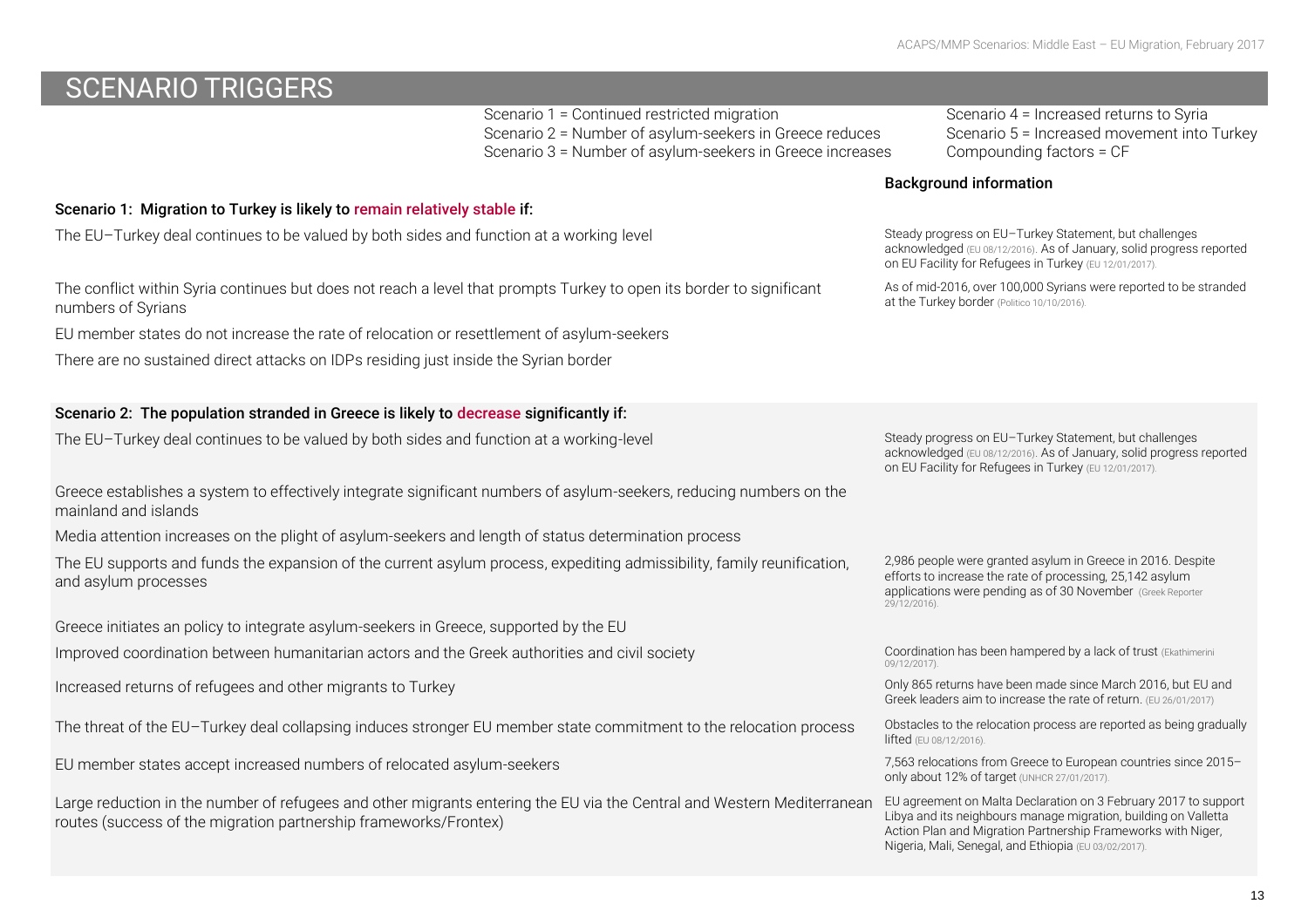Turkey substantially increases the number of Syrian families to whom it grants citizenship President Erdogan re-iterated mid-2016 commitment to grant

EU countries increase the number of resettlements from Turkey 2,957 Syrians have been resettled since the EU-Turkey Statement

Irregular movement of asylum-seekers from Greece to Italy increases substantially Crossings are rare though thought to be increasing (EBLNews)

There continue to be no returns to Greece under the Dublin agreement Greece's asylum system remains inadequate despite funding and

Increased numbers of non-Syrians in Greece become admissible for the processing of their asylum claims Afghans, Iraqis, and Iranians face particularly long asylum

#### Scenario 3: The population stranded in Greece is likely to increase significantly if:

A rise in support for right-wing parties in Europe triggers the cessation of visa waiver talks Schengen visa liberalisation for Turkish nationals is unpopular in

The EU officially suspends the deal as a result of unacceptable human rights abuses, the introduction of the death sentence, or forced returns of migrants to conflict areas

Public opinion, or pressure from other EU institutions, demand major changes to the deal that are unacceptable to Turkey The EU Ombudsman has called on the European Commission to

Turkey concludes that a visa waiver agreement is unachievable, or the process is too slow Progress towards visa liberalisation has stalled due to

Internal conflict within Turkey results in it no longer being considered a safe country for refugees Opinion is currently divided as to whether the conflict in SE Turkey

Turkey relaxes entry restrictions for Syrians fleeing Syria due to escalating conflict Displacement is growing in Idlib and Aleppo governorates (Al Monitor

Actual or perceived lack of popular support for the Constitutional Referendum in Turkey results in a reduction in state support to immigrants and a relaxation in measures preventing asylum-seekers transiting to Greece

Improved security in Turkey results in the relaxation of freedom of movement controls in Turkey Syrians in Turkey are confined to the province in which they are

A high impact (i.e. L3) natural disaster in Turkey diverts state attention, capacity, and resources, reducing services to asylum-seekers and other migrants

exceptional citizenship to qualified Syrians who pass a security screening [\(Al Jazeera 07/01/2017\).](http://www.aljazeera.com/news/2017/01/erdogan-offers-citizenship-syrian-iraqi-refugees-170106195134961.html) [\(EU 26/01/2017\).](https://ec.europa.eu/home-affairs/sites/homeaffairs/files/what-we-do/policies/european-agenda-migration/press-material/docs/state_of_play_-_eu-turkey_en.pdf) [04/02/2017\).](https://eblnews.com/news/balkan/no-major-migrations-along-adriatic-route-slovenian-fm-says-54860) recommendations for improvement that would permit Dublin returns [\(EU 08/12/2016\).](https://ec.europa.eu/home-affairs/sites/homeaffairs/files/what-we-do/policies/european-agenda-migration/proposal-implementation-package/docs/20161208/recommendation_on_the_resumption_of_transfers_to_greece_en.pdf)

processes [\(The Wire 28/01/2017\).](https://thewire.in/103142/greek-asylum-crisis/)

France and the Netherlands, where right-wing parties could make electoral gains in early 2017 [\(Heinrich Boell Stiftung 24/12/2016\).](https://eu.boell.org/en/2016/12/24/moving-closer-reset-turkey-and-eu-2017)

Concerns have been raised about the human rights situation in Turkey and its safety as a third country for returning refugees and other migrants [\(HRW 14/11/2016\).](https://www.hrw.org/news/2016/11/14/qa-why-eu-turkey-migration-deal-no-blueprint)

carry out deeper assessment of the impact of the EU–Turkey statement on human rights of refugees and migrants returned to Turkey [\(Médiateur Européen 19/01/2017\).](https://www.ombudsman.europa.eu/press/release.faces/en/75136/html.bookmark)

disagreements about Turkey's anti-terror law [\(Heinrich Boell Stiftung](https://eu.boell.org/en/2016/12/24/moving-closer-reset-turkey-and-eu-2017)  [24/12/2016\)](https://eu.boell.org/en/2016/12/24/moving-closer-reset-turkey-and-eu-2017).

makes Turkey unsafe for returning refugees [\(AEDH 05/2016\).](http://www.aedh.eu/plugins/fckeditor/userfiles/file/Factsheet-Safe-Country-Turkey-EN.pdf)

[29/12/2016\).](http://www.al-monitor.com/pulse/originals/2017/01/syria-aleppo-displaced-idlib-lack-opportunities.html)

registered. In January this state of emergency was extended for a further three months [\(AIDA 2015,](http://www.asylumineurope.org/reports/country/turkey/shelter-and-freedom-movement) [WSJ 04/01/2017\).](https://www.crisisgroup.org/europe-central-asia/western-europemediterranean/turkey/turkey-s-refugee-crisis-politics-permanence)

Smuggler networks are able to increase capacity Smuggling operations along migration routes in the Middle East and Europe have proven capable of adapting to changes in the policy environment. Operations in Greece are reportedly growing after a lull following the closure of the Balkan route in early 2016 (Al Jazeera [04/02/2017,](http://www.aljazeera.com/indepth/features/2017/01/world-human-smuggling-170123122824101.html) [DW 14/12/2016\).](http://www.dw.com/en/brisk-business-for-smugglers-in-greece/a-36762640)

> AFAD is the Turkish agency responsible for both refugee camp management and natural disaster relief [\(AFAD 2017\).](https://www.afad.gov.tr/en/4298/Homepage)